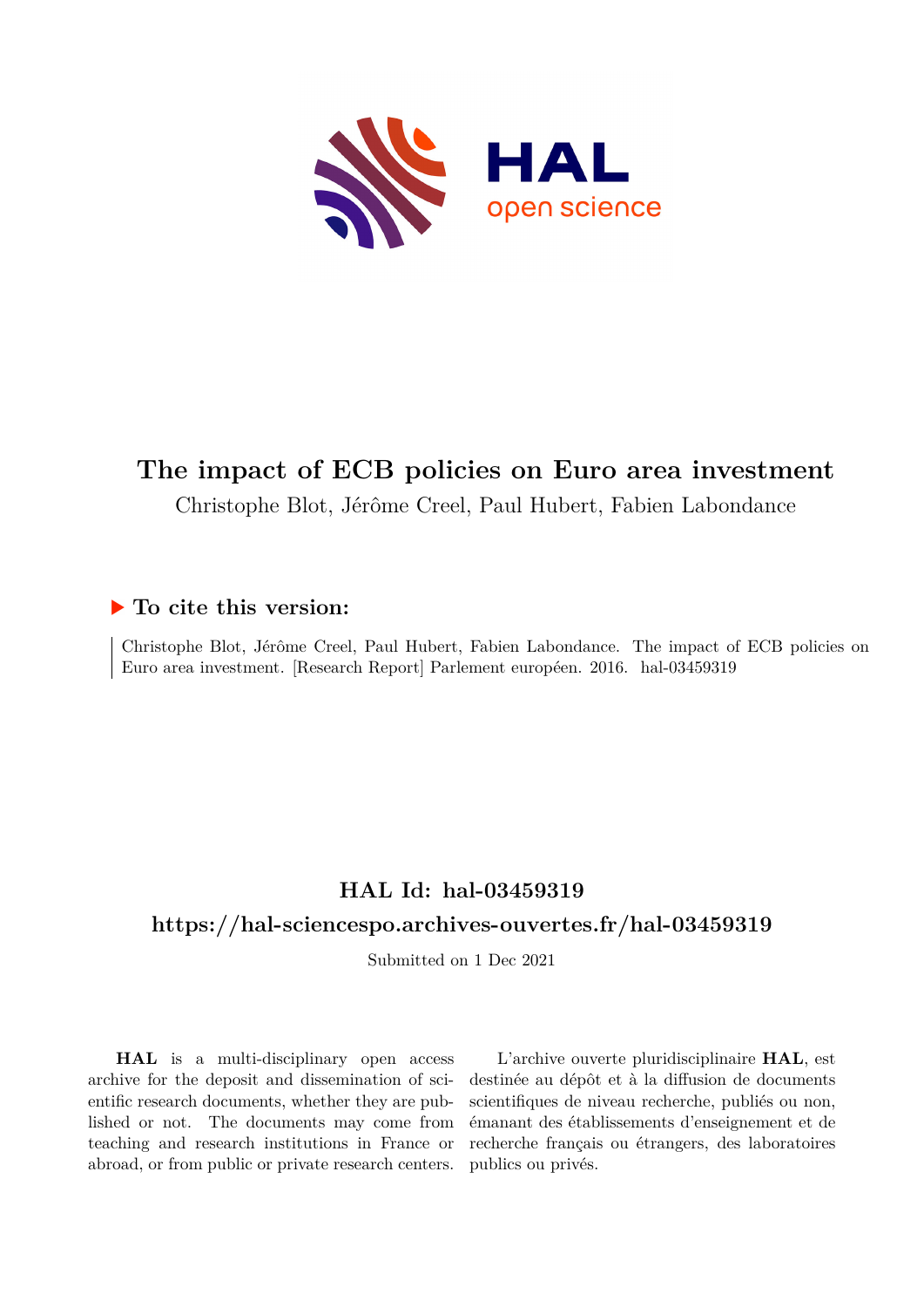

## **DIRECTORATE GENERAL FOR INTERNAL POLICIES POLICY DEPARTMENT A: ECONOMIC AND SCIENTIFIC POLICY**

# **The impact of ECB policies on Euro area investment**

## **IN-DEPTH ANALYS**

#### **Abstract**

We analyze the reasons for which the very accommodative policy led by the ECB has not triggered a rebound of investment. After examining the evolutions of investment in the euro area, we observe a large heterogeneity both across sectors and countries. Consequently, it is questionable that the ECB's monetary policy can increase investment in the whole area. Therefore, we study the extent to which monetary policy impacts investment. We use a counterfactual analysis and compute the level of investment had the ECB's decisions been different. We observe the importance of the ECB in support to investment. Indeed, the investment in the euro area would have sunk without accommodative – first conventional, then unconventional – monetary policy. Finally, we lay the emphasis on the role of credit demand as one of the main determinants of investment since the 2008 crisis, which has depended among others on the impact of deleveraging and fiscal consolidation.

**IP/A/ECON/2016-02 June 2016 PE 569.994 EN**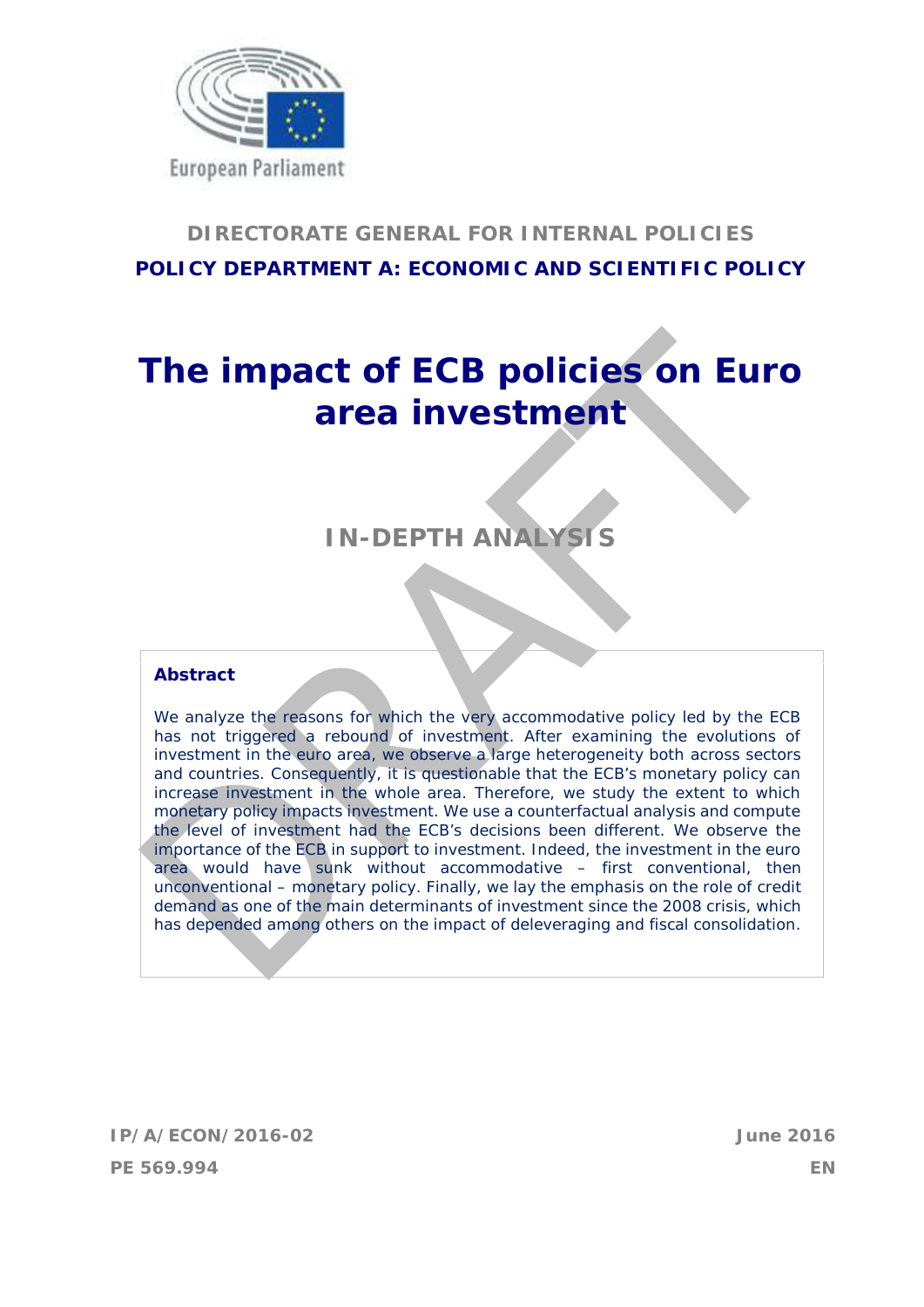This document was requested by the European Parliament's Committee on Economic and Monetary Affairs (ECON)

#### **AUTHORS**

Christophe BLOT (OFCE) Jérôme CREEL (OFCE & ESCP Europe) Paul HUBERT (OFCE) Fabien LABONDANCE (CRESE, Université de Besançon & OFCE)

#### **RESPONSIBLE ADMINISTRATOR**

Dario PATERNOSTER

#### **EDITORIAL ASSISTANT**

Irene VERNACOTOLA

#### **LINGUISTIC VERSIONS**

Original: EN

#### **ABOUT THE EDITOR**

To contact the Policy Department or to subscribe to its monthly newsletter please write to: Poldep-Economy-Science@ep.europa.eu

Manuscript completed in June 2016 © European Union, 2016

This document is available on the Internet at: http://www.europarl.europa.eu/committees/en/econ/monetary-dialogue.html

#### **DISCLAIMER**

The opinions expressed in this document are the sole responsibility of the author and do not necessarily represent the official position of the European Parliament.

Reproduction and translation for non-commercial purposes are authorised, provided the source is acknowledged and the publisher is given prior notice and sent a copy.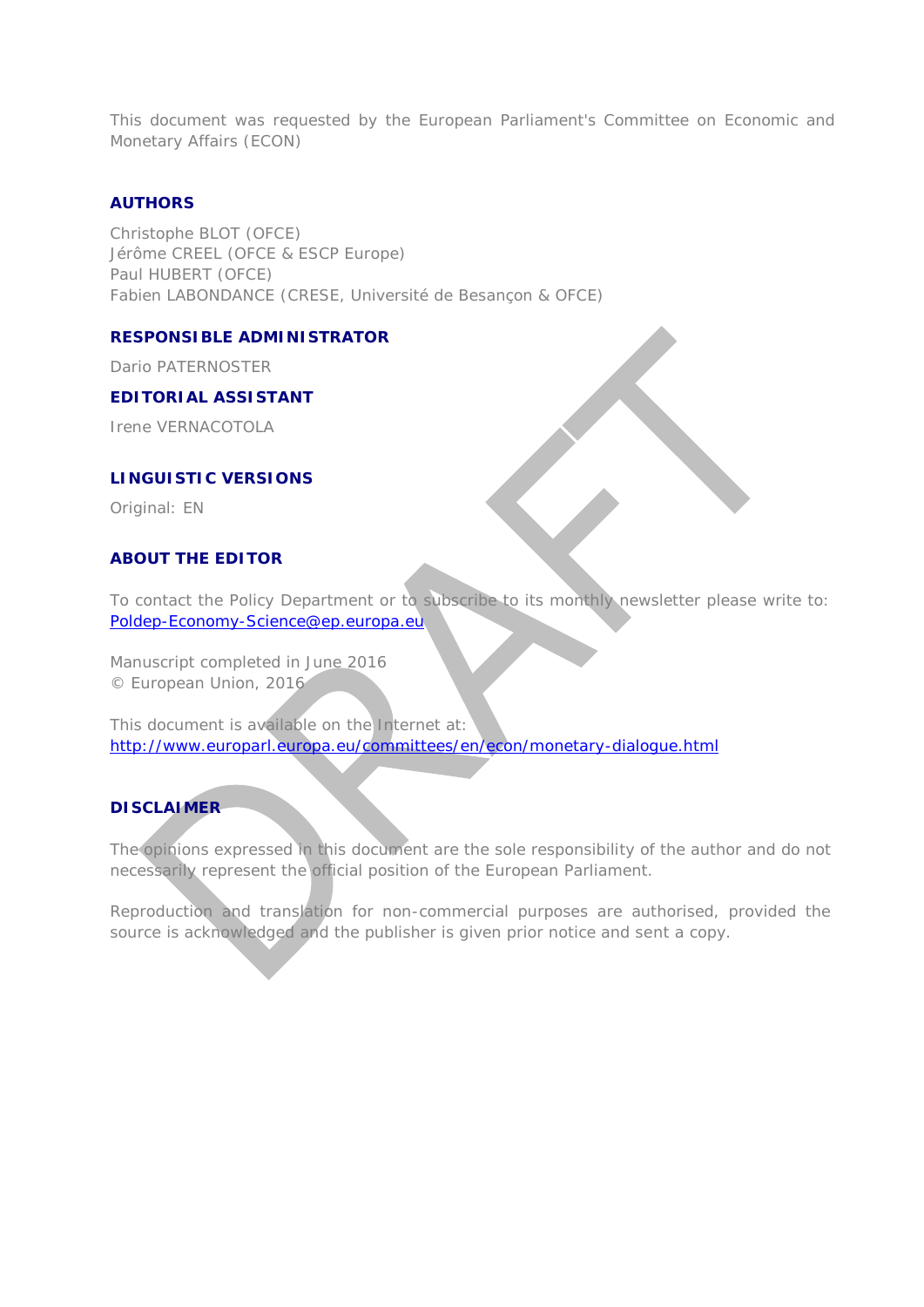## **CONTENTS**

| 4. HAS ECB MONETARY POLICY IMPACTED INVESTMENT SO FAR?  9 |  |
|-----------------------------------------------------------|--|
| 5. DEMAND AS THE MAIN DETERMINANT OF INVESTMENT           |  |
|                                                           |  |
|                                                           |  |
|                                                           |  |
|                                                           |  |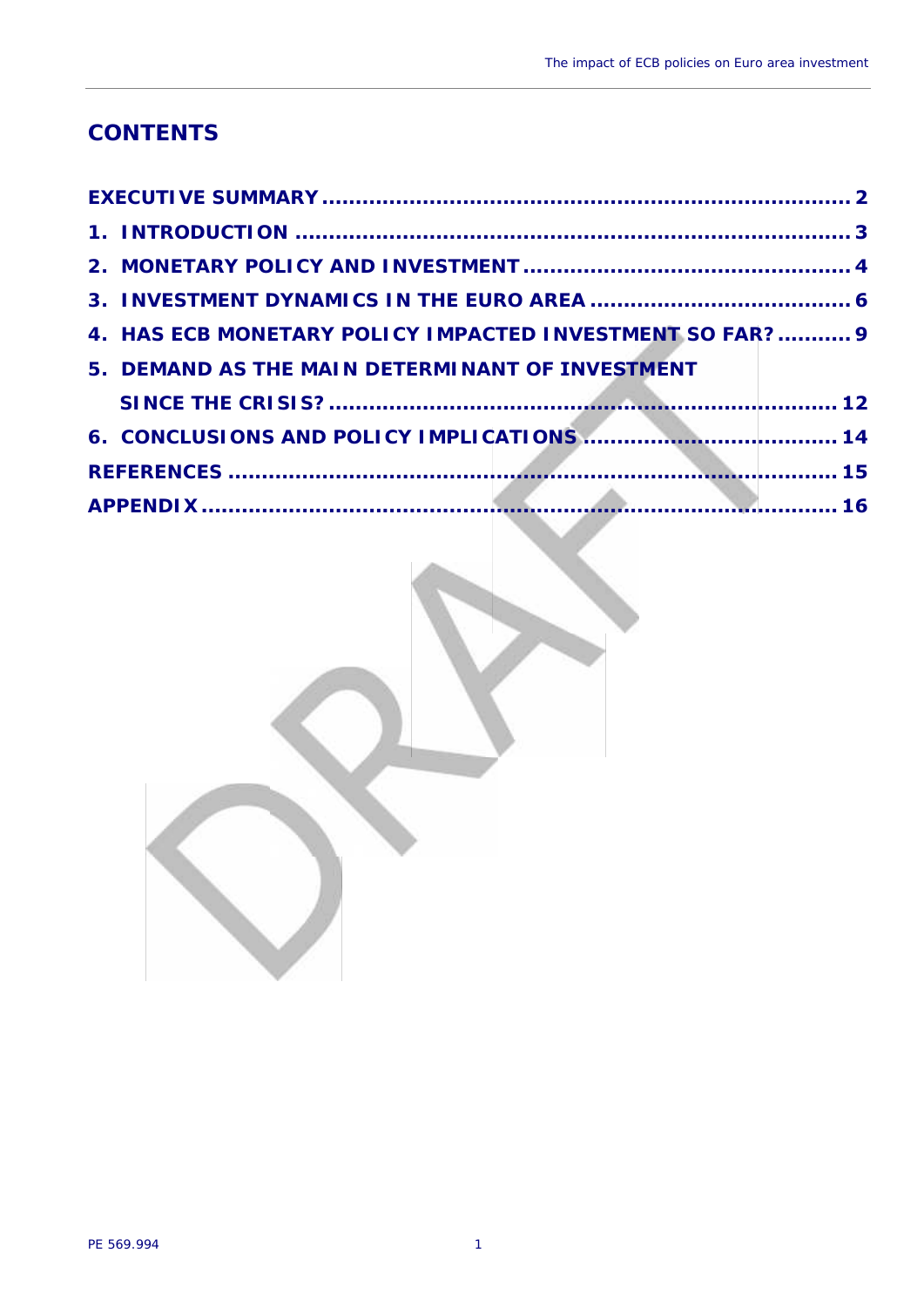### **EXECUTIVE SUMMARY**

- Since 2009, central banks have implemented highly expansionary policies to support activity and prevent industrialized economies from falling into deflation. The euro area recovery has been sluggish though. Investment in the construction sector and, to a lesser extent, in machinery and equipment was sharply hit by the crisis and the gap has remained large ever since. The investment gap has also been sizable and long-lasting in the South of the euro area whereas it has been temporary in the North.
- Macro trends in the euro area seem in sharp contrast with the ECB monetary stance, although they cannot be fully and directly attributed to monetary policy for they also depend on financial conditions for firms, including bank credit supply, and on aggregate demand.
- To assess the direct impact of monetary policy on investment in the euro area, we estimate an equation of total investment. It shows that in the long run, the cost of funding (measured by the indicator of monetary policy and the bank spread) affects negatively and significantly investment. Then we run a counterfactual exercise: we simulate the investment equation under two different scenarios of monetary policy. In the first, we assume that monetary policy has not been expansionary at all since 2008. In the second, we assume that ECB has not implemented non-standard measures. Consequently, we identify the path of investment which would have occurred if monetary policy had been different from the one that prevailed.
- Simulations suggest that monetary policy has effectively sustained the investment rate in the euro area. According to our assessment, at the end of the sample in 2015Q4, the investment rate would have been 5.5 points lower than its actual level without monetary policy. The crisis would have been much more severe without the monetary policy stimulus.
- Other factors have contributed to curb and delay the rebound of investment. The tightening of credit supply in 2009 and 2012 and the contraction of credit demand in 2010, 2012 and 2013, due to deleveraging and fiscal contraction, may have offset the impact of monetary policy on investment and they have weakened the recovery.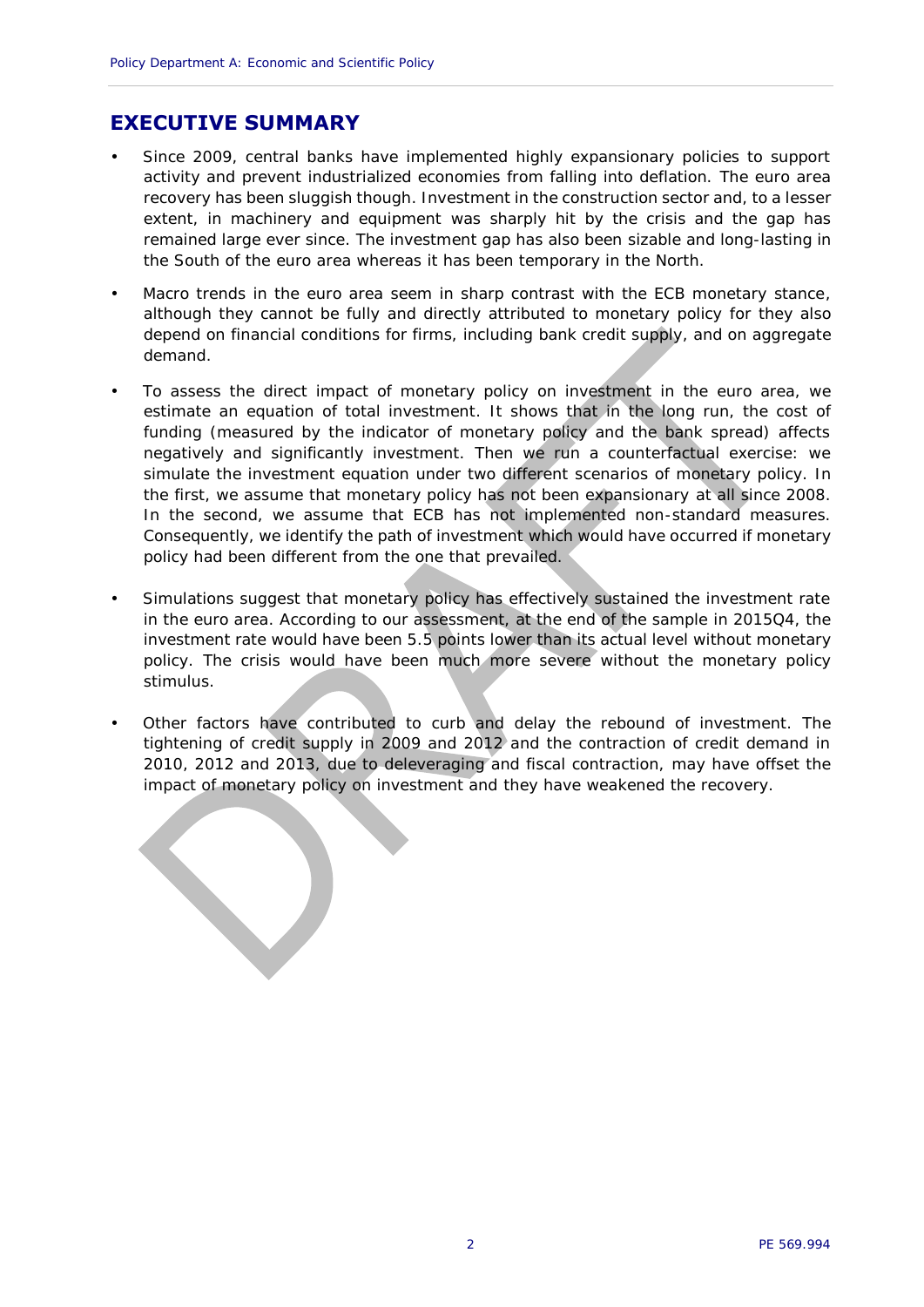## **1. INTRODUCTION**

Since 2009, central banks have implemented highly expansionary policies to support activity and prevent industrialized economies from falling into deflation. In a recessionary environment, policy rates reached a zero lower bound (ZLB) which has led central banks to resort to unconventional measures. These policies have resulted in an expansion of their balance sheets, reflecting liquidities provided by central banks to the financial system. These actions have raised many questions in the euro area about their impact on real activity because recovery has only been sluggish and weak, notably compared to the United States and the United Kingdom (Figure 1). Recovery is now reinforcing and GDP growth for 2016 is expected to reach 1.8% according to the OFCE. It is yet insufficient to reduce the euro area- US gap in terms of GDP per capita which widened after the European fiscal austerity episode of 2011.



**Figure 1. GDP after the Great Recession**



After a brief review of the literature on the relationship between monetary policy and investment, this briefing paper aims at providing some key elements on the recent developments of investment in the euro area. Then it provides an assessment of the impact of monetary policy on investment during the crisis by building a counterfactual scenario for investment in the euro area. One should always bear in mind that the low growth of investment (or of GDP) does not indicate *per se* that policies are not effective: things could have turned differently, and maybe worst, without these expansionary measures. Finally, the effectiveness of monetary policy may also have been thwarted by other decisions (notably fiscal consolidation) or shocks (financial shocks).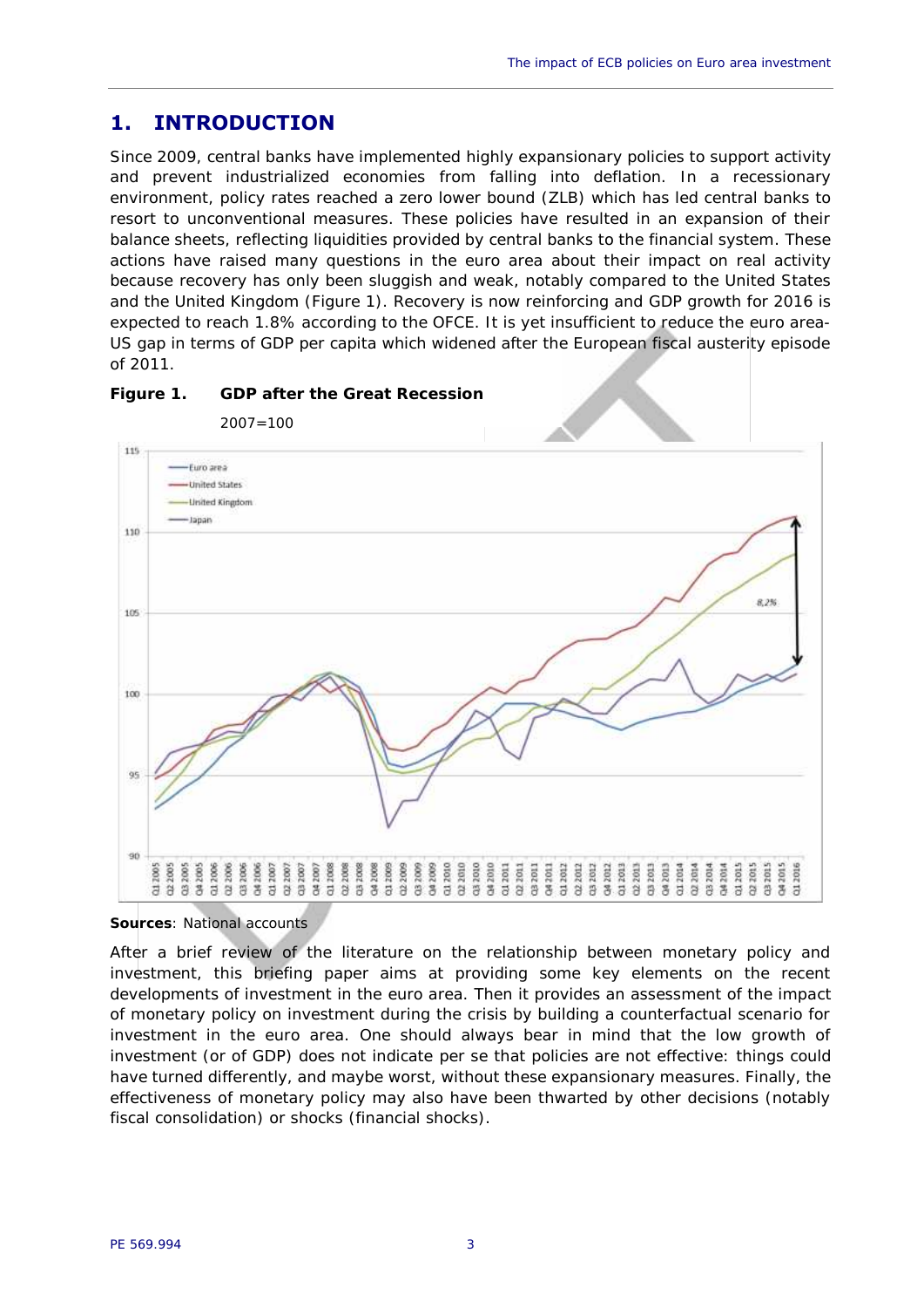## **2. MONETARY POLICY AND INVESTMENT**

Considering the expansionary measures taken by the ECB, sluggish growth in the euro area questions the effectiveness of ECB's monetary policies. While legitimate, arguments against ECB's efficacy remain disputable. First, the ECB has not been the only actor responsible for growth in the euro area and other factors, like high corporate leverage, policy uncertainty and fiscal austerity (then neutrality) can be invoked as contributors to the weak growth. Second, monetary policy has had a long list of objectives and channels of transmission among which those related to the real economy may not be of the utmost importance. Blot et al. (2015) argue, among others, that QE impacts the economy through several channels: signalling, portfolio-balance, liquidity, default, credit and exchange rate channels. The first four channels impact financing conditions while the last two directly impact the real economy. Friedman (2015) reports that empirical studies perform on the US have concluded that large scale asset purchases had been successful in reducing two different spreads: short vs. long term and more-risky vs. less risky bonds, hence two channels related to financing conditions rather than directly related to consumption or investment. As a matter of fact, most of the recent empirical literature on QE experiences has focused on the impact of unconventional monetary policies on financial markets. Less has been done on macroeconomic variables and on the component of economic activity. The reasons for this "partial" assessment of the effectiveness of monetary policy during the crisis are twofold. On the one hand, taking into account the delayed transmission of monetary policy, which is generally estimated around 18 months, $<sup>1</sup>$  researchers had no sufficient information to run robust analyses on the</sup> macroeconomic impact of unconventional monetary policies. On the other hand, the effectiveness of monetary policy may have been blurred by other policy decisions and shocks during this period, which makes it more difficult to identify precisely the effect of monetary policy *per se*. Third, as far as the real impact of monetary policy, on investment for example, is concerned, asymmetries may appear across countries and/or across sectors. The aggregate impact of monetary policy on investment -be it low or high- may well hide a large discrepancy among countries and/or sectors.

Considering the latter point, Barigozzi et al. (2014) have shown that the impact of monetary policy shocks on investment has changed over time in some euro area countries – Korobilis (2013) found a similar result for the US- but the change has been uneven across these countries. In Germany, the reaction of investment to shocks was lower (in absolute terms) before adopting the Euro whereas the opposite is true for Spain and the Netherlands. In France, Belgium and Italy, reaction has been the same before and after adopting the Euro. Moreover, the reaction of investment to monetary shocks has been quite different between Germany and other euro area countries since Euro adoption: a restrictive shock on monetary policy produces a sharp contraction in Germany and a more moderate one in the other countries. According to Ducoudré et al. (2015), the predictive power of investment equations for Germany, France, Italy, Spain, the UK and the US, drawing on usual determinants –cost of capital, mark-up, capacity utilization rate, and expected demand- has been very good until the-before-the-crisis investment peak. If they do not find changes in the determinants of investment over time, they show different elasticities of investment across countries. For instance, in the long run the cost of capital elasticity is twice higher in France than in the UK and almost three times higher than in Germany, Italy or Spain. Finally, Barkbu et al. (2015) study the implications of output dynamics, the cost of capital, high corporate leverage, corporate bond spreads, firms' cash flows and the Baker, Bloom and Davis index for policy uncertainty on investment. They show that investment does not respond to the same factors in the euro area countries. While output dynamics explains almost entirely investment in

<sup>&</sup>lt;sup>1</sup> According to Peersman (2011), it would even be slightly longer for unconventional measures.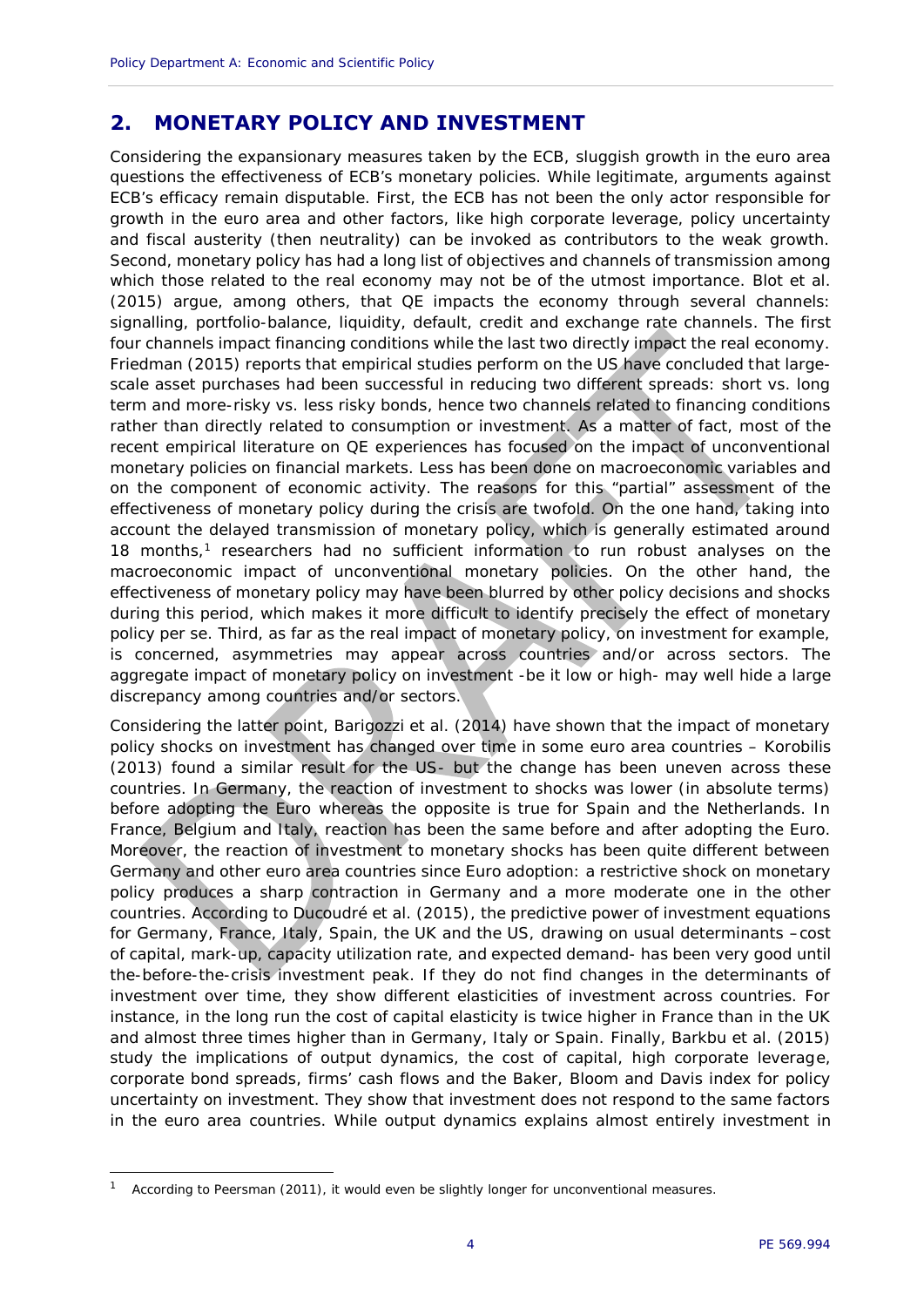Spain and highly contributes to investment in France and Germany, financial constraints are particularly important in Italy and, to a lesser extent, in Portugal.

These different papers do not converge on the key determinants of country-by-country investment but they all point to the heterogeneity among euro area member states. The investment dynamics since 2007 in the euro area also illustrates significant discrepancies across countries but also across the main components of investment.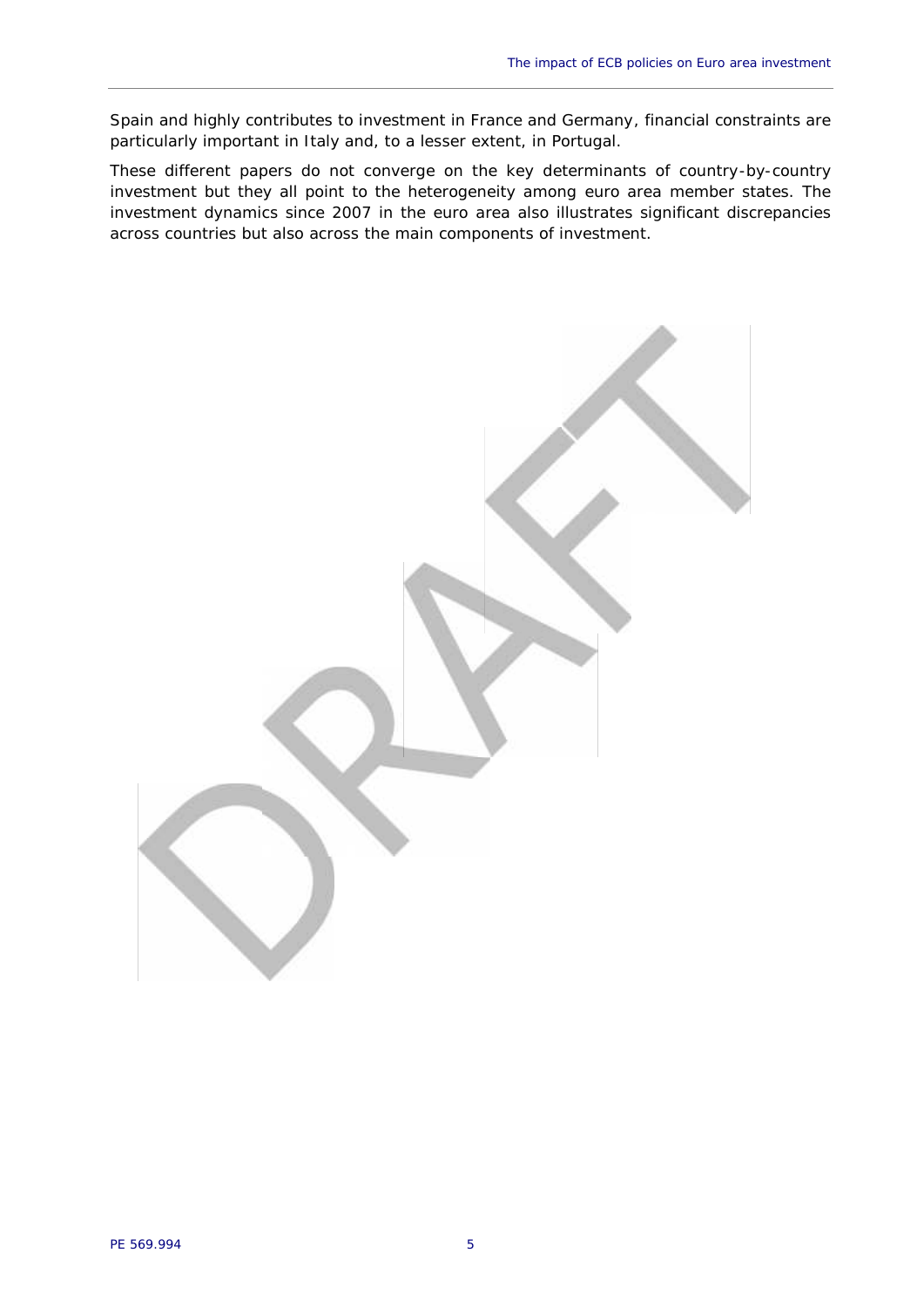## **3. INVESTMENT DYNAMICS IN THE EURO AREA**

Before investigating the impact of ECB's policies on investment, it is useful to have in mind several key points about investment in the euro area. Investment accounts for around 20% of the Euro area GDP. Total investment in volume has decreased by 13% from a peak observed in 2008Q1 until 2015Q4. The investment rate, measuring the ratio of total investment over value added, was at 26% in 2008Q1 and then fell at 21.7% in 2013Q1 (Figure 2). It has then stabilized around that value despite the ongoing recovery of economic activity. The difference with the situation in the United States is still striking. The fall started earlier and was more abrupt in the US but it recovered faster and significantly – from 18.3% at the end of 2010 to 21.5 at the end of 2015 – while it has stalled for several quarters in the euro area.





*Sources: Eurostat, Bureau of Economic Analysis.*

Beyond this global picture, it is also informative to analyse the composition of investment to assess whether the observed decline in investment stems mainly from some countries or has mainly concentrated on some components (housing investment versus investment in machinery for instance). Two striking features are worth mentioning:

i. Since 2008Q1, the decrease concerned almost all components of investment but intellectual property products (Figure 3). The bulk of the decrease stems from the construction sector (residential<sup>2</sup> and other construction) whose contribution contracted by 12.4 points – with nearly half from residential investment – out of an overall 13% decline. The contribution of machinery and equipment investment

<sup>2</sup> Residential investment is realized by households.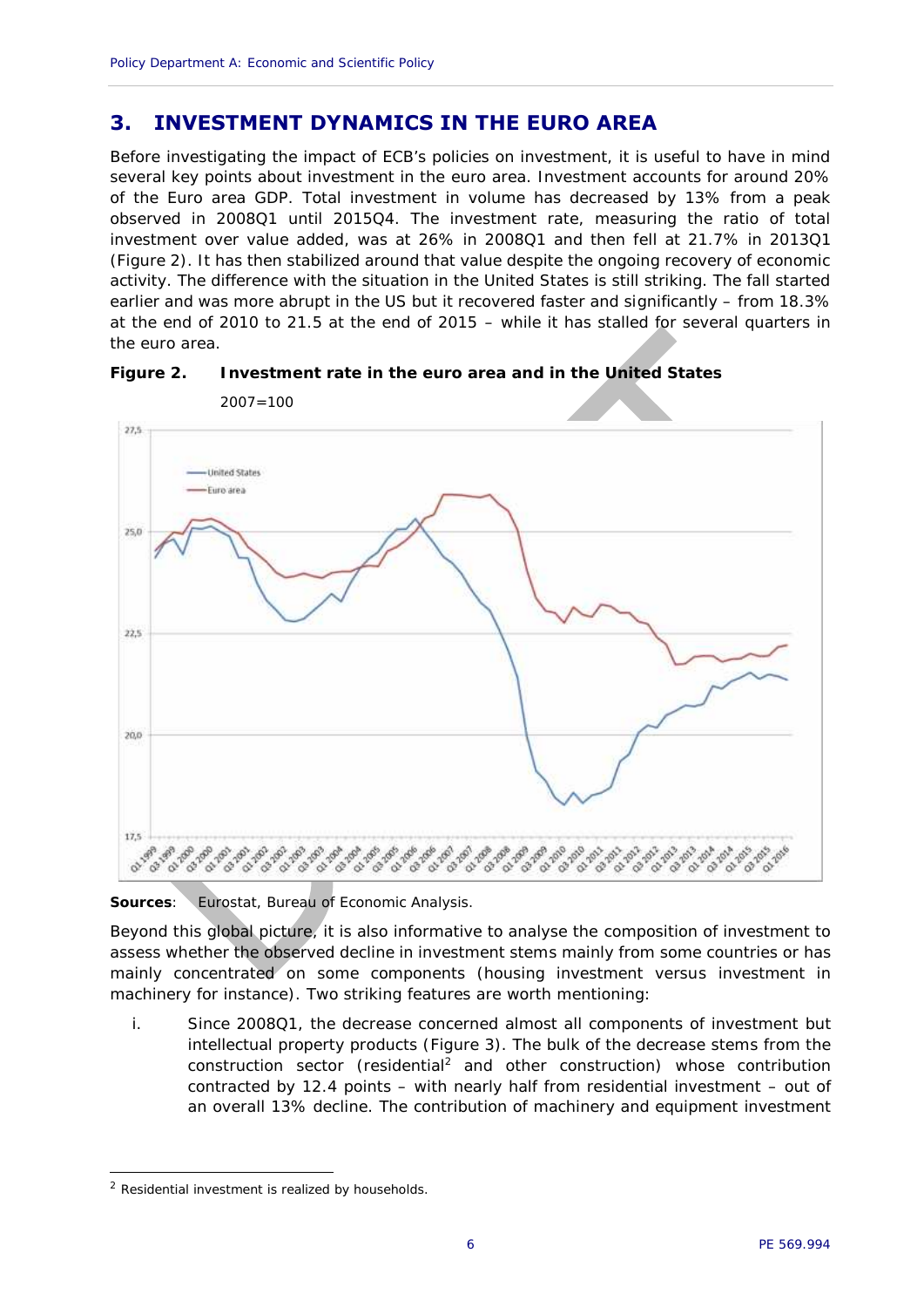contracted by (-3.3 points) while it was positive for intellectual property products  $(+2.8).$ 

ii. If we look at the evolution for euro area countries, we observe that investment was badly hurt by the crisis almost everywhere. But the divergence in the investment path between countries in the core and in the periphery is striking. The negative cumulative contribution of the decrease of investment in Italy, Spain, Portugal and Greece is close to 11 points (-4.8 for Italy, -4.0 for Spain and -2.2 for Portugal and Greece). Investment in Germany contributed positively at the global dynamics (+1.1) while the contribution was negative for France (-1.7). For most euro area countries, investment in volume is still below its pre-crisis level. The only exception is Germany whereas it is close to its pre-crisis level in other Northern euro-area countries (Belgium, Finland, Austria and Luxemburg).





2007=100

*Source: Eurostat.*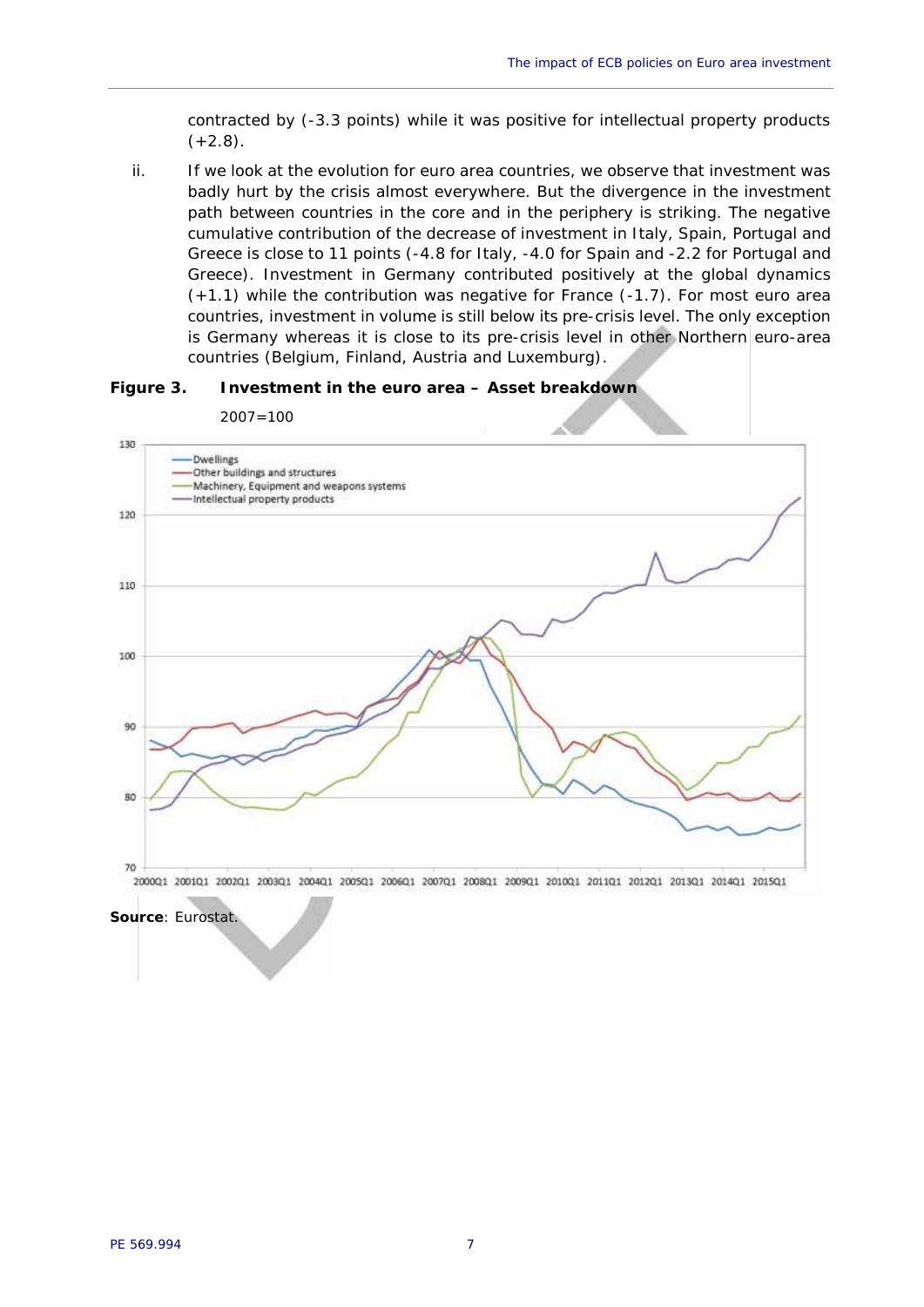**Figure 4. Investment in the euro area – Geographical breakdown**



200001 200101 200201 200301 200401 200501 200601 200701 200801 200901 201001 201101 201201 201301 201401 201501

*Source: Eurostat.*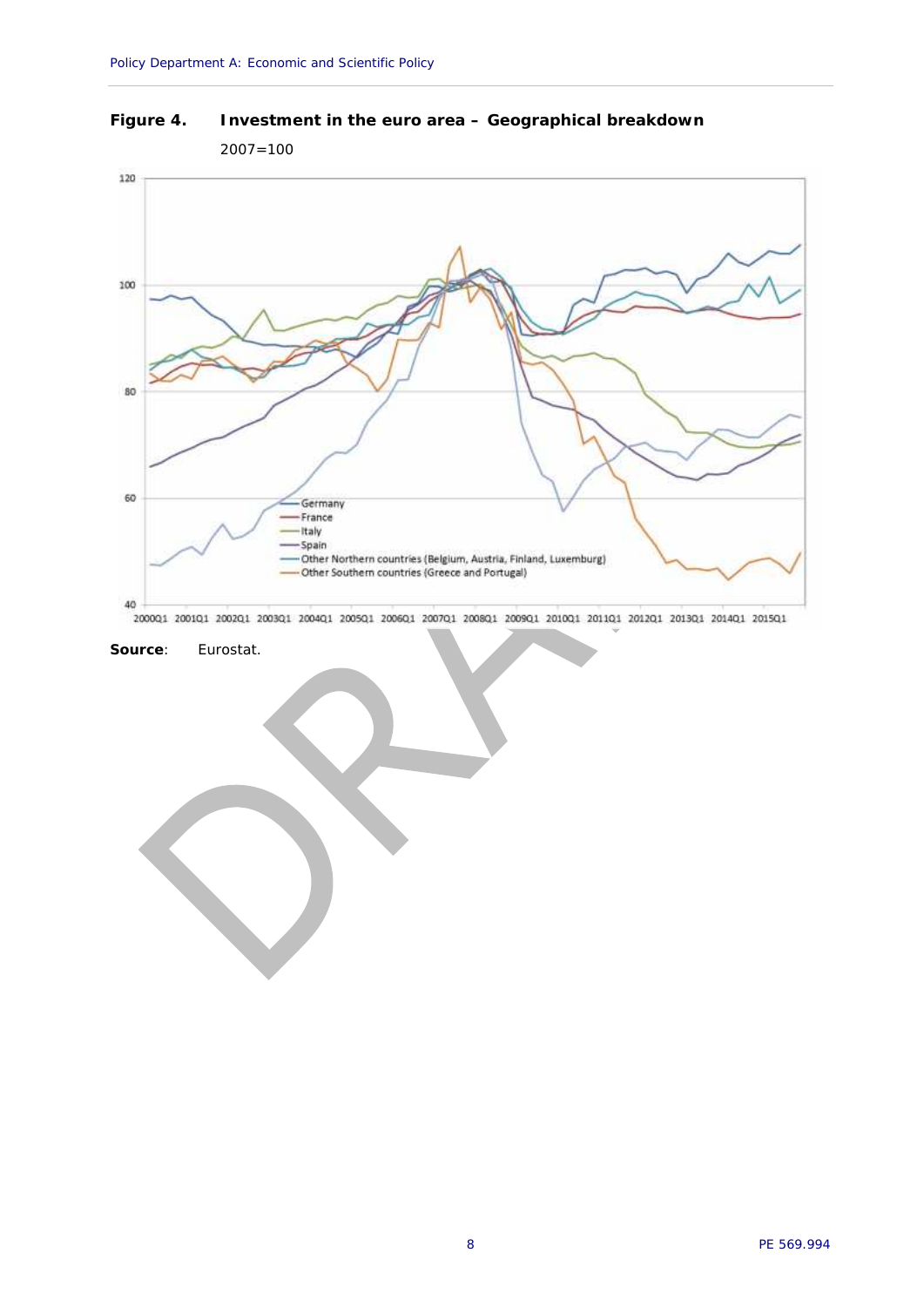## **4. HAS ECB MONETARY POLICY IMPACTED INVESTMENT SO FAR?**

Assessing the effectiveness of monetary policy to spur growth cannot be seriously inferred through the correlation between investment (or any other GDP component) and monetary policy stance. Clearly, the stance of monetary policy has been very expansionary in the euro area since the end of 2008 when the ECB first cut its policy rate, which rapidly reached the zero lower bound, and then resorted to a large set of exceptional measures to address the liquidity problems in the banking system, the sovereign debt crisis, the slump in economic activity and the risk of deflation. At the same time, the previous section has documented the investment gap. From this negative correlation, it might be tempting to conclude that monetary policy failed to provide support to investment despite the sharp stimulus.

Yet such a conclusion would bring confusion between correlation and causality. Things might have turned worse without the ECB's action. To assess more robustly the effectiveness of monetary policy, we need to resort to a counterfactual analysis.<sup>3</sup> What would have been the investment outlook had the ECB not decreased the policy rate and not implemented unconventional monetary policy? To illustrate this, we first estimate an equation linking investment to its standard determinants identified in the literature. It is generally supposed that in the long run, the investment rate (gross investment divided by the gross value added) depends on the margin rate and the cost of capital.<sup>4</sup> Firms tend to increase investment when their profitability increases and when the cost of raising funds – either through the banking system or from financial markets – decreases. Considering the investment rate as the endogenous variable implies that total investment is also related to demand. The short run dynamics of the investment may also be influenced by total demand, the change in the cost of funding and the rate of capacity utilization. The role of demand is fundamental as firms not only invest because of the return on investment but also because they expect that increasing their capacity of production will meet future demand.

Monetary policy influences the investment rate through the cost of funding. The estimated equation (see Appendix for details) makes a distinction between the impact of monetary policy in the long-run and in the short run. Monetary policy is measured by the shadow rate, which is the implicit interest rate set by the ECB and taking into account the unconventional monetary measures. For sake of simplicity, the total cost of capital only takes into account the interest rate set by banks on loans to non-financial corporations. Hereafter, we do not account for a potential effect of monetary policy on banks' spread, which may also be another channel through which monetary policy has influenced credit conditions and final demand. Consequently, the measured impact of monetary policy on investment that we compute may be considered as a lower bound.

Based on the estimated determinants of the investment rate and their coefficient, we can simulate the path of the investment rate in two alternative scenarios from 2008 onwards. In the first scenario, the interest rate is fixed at its 2008Q3 value that is at 4.2% before the reduction that started in September 2008. This scenario builds on the gap between the status-quo and standard –the reduction in the interest rate– and non-standard monetary policy measures which have led the shadow rate to negative values (Figure 5). This scenario does not distinguish between conventional and unconventional policies and makes the (strong) assumption that the very expansionary monetary policy has not existed. The second scenario deals explicitly with the impact of unconventional measures. From 2011Q3, we

<sup>&</sup>lt;sup>3</sup> For a recent use of counterfactual analysis to assess the impact of monetary policy on GDP growth, see Pesaran and Smith (2016).

<sup>4</sup> As our aim is specifically to gauge the effectiveness of monetary policy, we introduce explicitly an indicator for monetary policy stance. The cost of capital is proxied by this variable and an indicator measuring the spread between the interest rate fixed by banks and the monetary policy rate.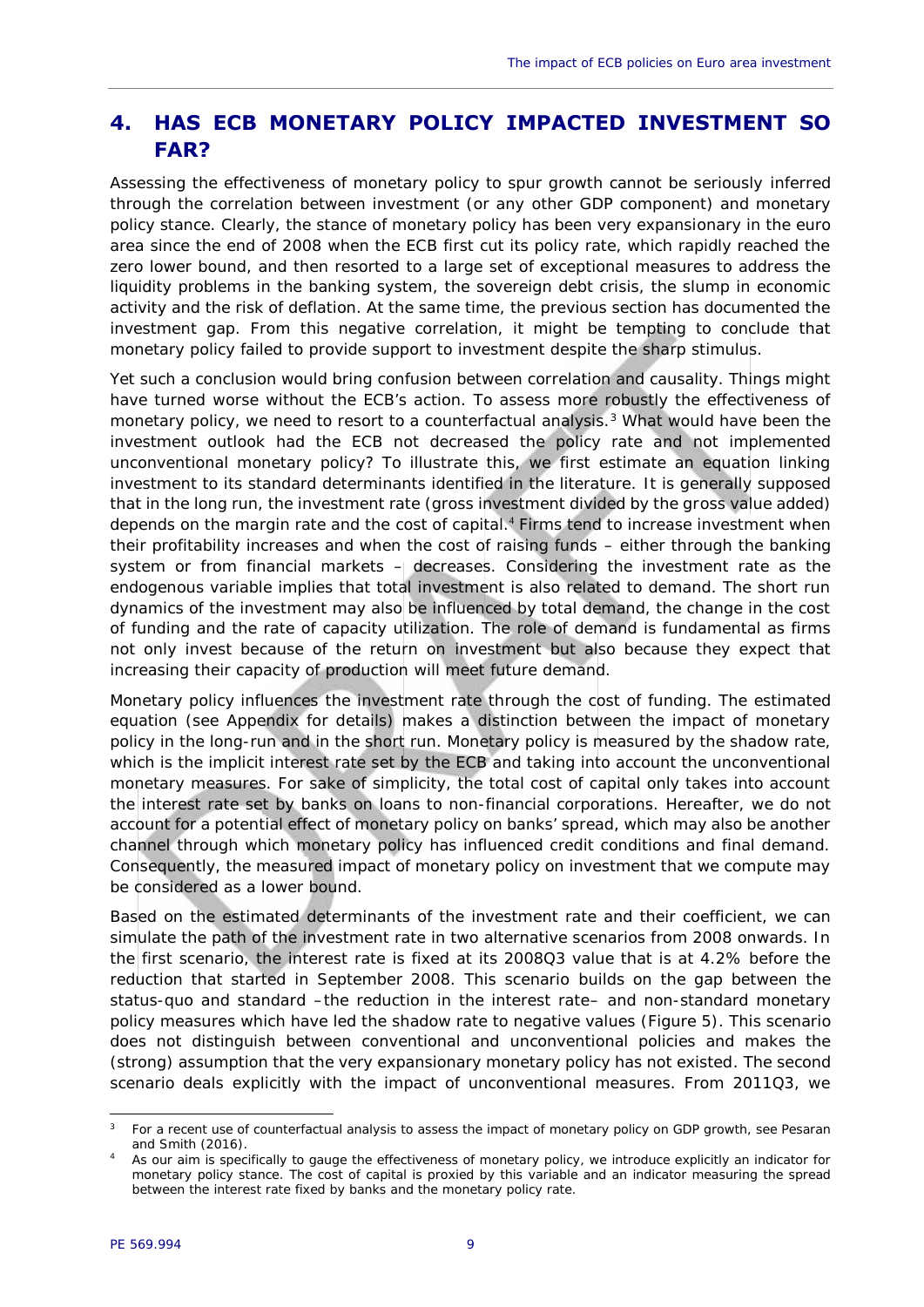simulate the investment rate under the assumption that the shadow rate has remained equal to the EONIA rate, which is the standard measure of monetary policy stance when there are no unconventional monetary measures.

**Figure 5. Monetary policy stance under alternative scenarios**



(percentage changes, %)

*Sources: ECB, Wu and Xia (2016).*

Starting from the equation estimated for the investment rate in the euro area, we can simulate the path of the investment rate which would have prevailed in each scenario and compare it with the actual investment rate. Simulation results are presented in Figure 6.

Simulations suggest that monetary policy has effectively sustained the investment rate. The main support comes from the decrease in the interest rate implemented during the crisis, hence from standard measures of monetary policy. Without them, investment rate would have been significantly lower than its current level (scenario 1), indicating that the crisis would have been much more severe. On average between 2008Q1 and 2015Q4, the investment rate would have been 2.3 points below its actual level. In 2015Q4, it would have been 5.5 point lower than its actual level. The role of other unconventional monetary policy decisions may be gauged through the simulation of scenario 2. It suggests that the investment rate has been supported by non-standard measures but that the effect has been much less significant. In 2015Q4, the investment rate would have been 0.3 point lower than its actual level.

This result is not surprising for at least two reasons. First, the aim of the unconventional measures was not only to support investment. Second, there is a delay between monetary policy impulse and aggregate effect which are estimated around 18 months and 2 years. As non-standard measures have been implemented later, their cumulative effect may not have been reached yet. Besides, it can be considered that the role of unconventional monetary policy is not fully captured in scenario 2. The non-standard measures have also contributed to the very low level of the EONIA so that taking into account the difference between the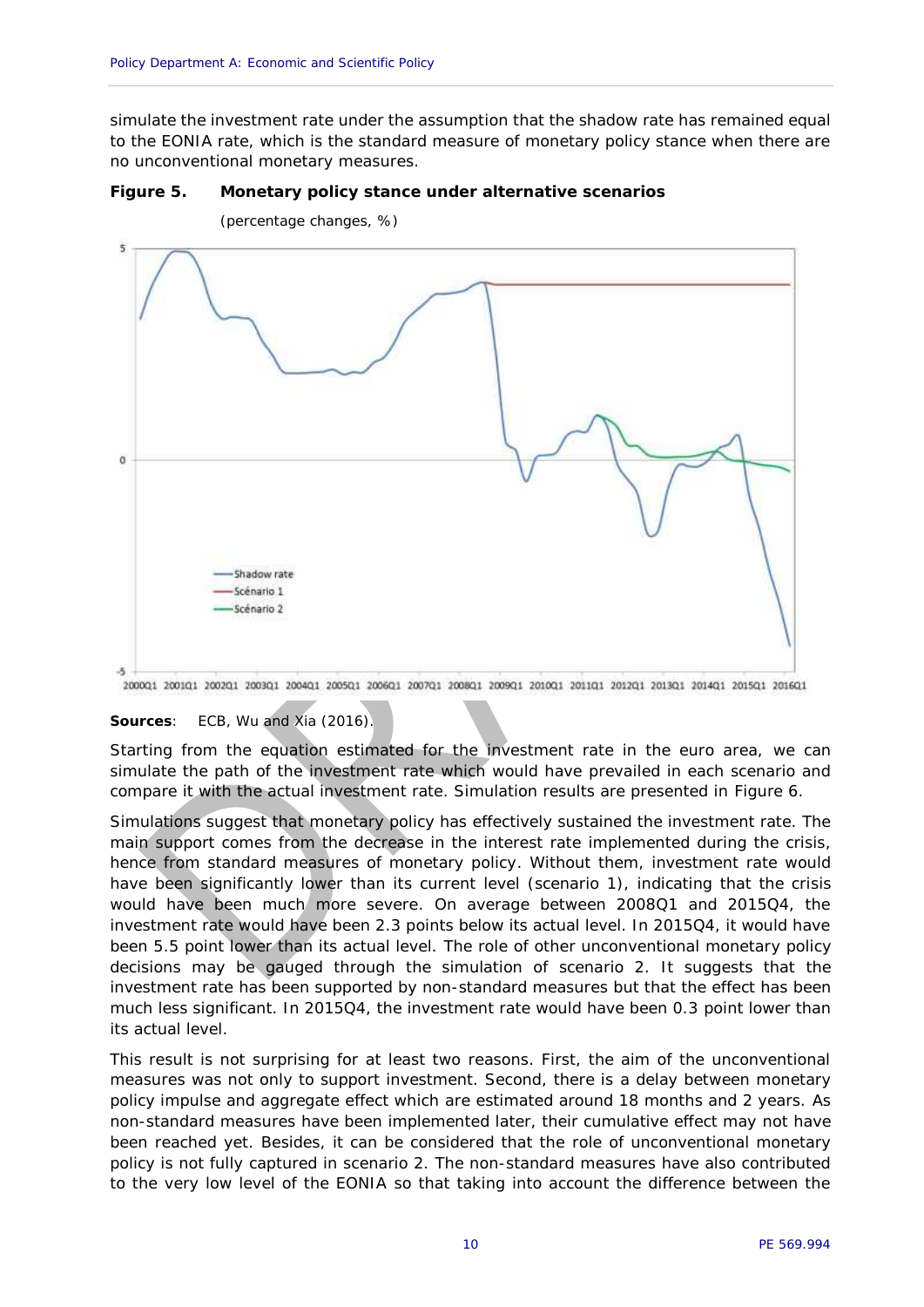EONIA and the shadow rate is not a perfectly strict measure of unconventional measures. These measures may notably explain why the EONIA rate has settled around the level of the deposit facility rate since 2009.



**Figure 6. Investment rate under alternative scenarios**

*Sources: Eurostat, authors' simulations.*

Consequently, scenario 1 gives some insights on the role of monetary policy during the crisis. It seems that they have been quite effective in supporting the investment rate since with an interest rate fixed at 4.2% from 2008Q3 onwards investment would have been significantly lower. Yet, it remains difficult to disentangle between the role of standard and non-standard measures. Apparently, the bulk of the monetary policy stimulus would result from the decrease in the interest rate but the precise role of each type of measure is not well represented and identified.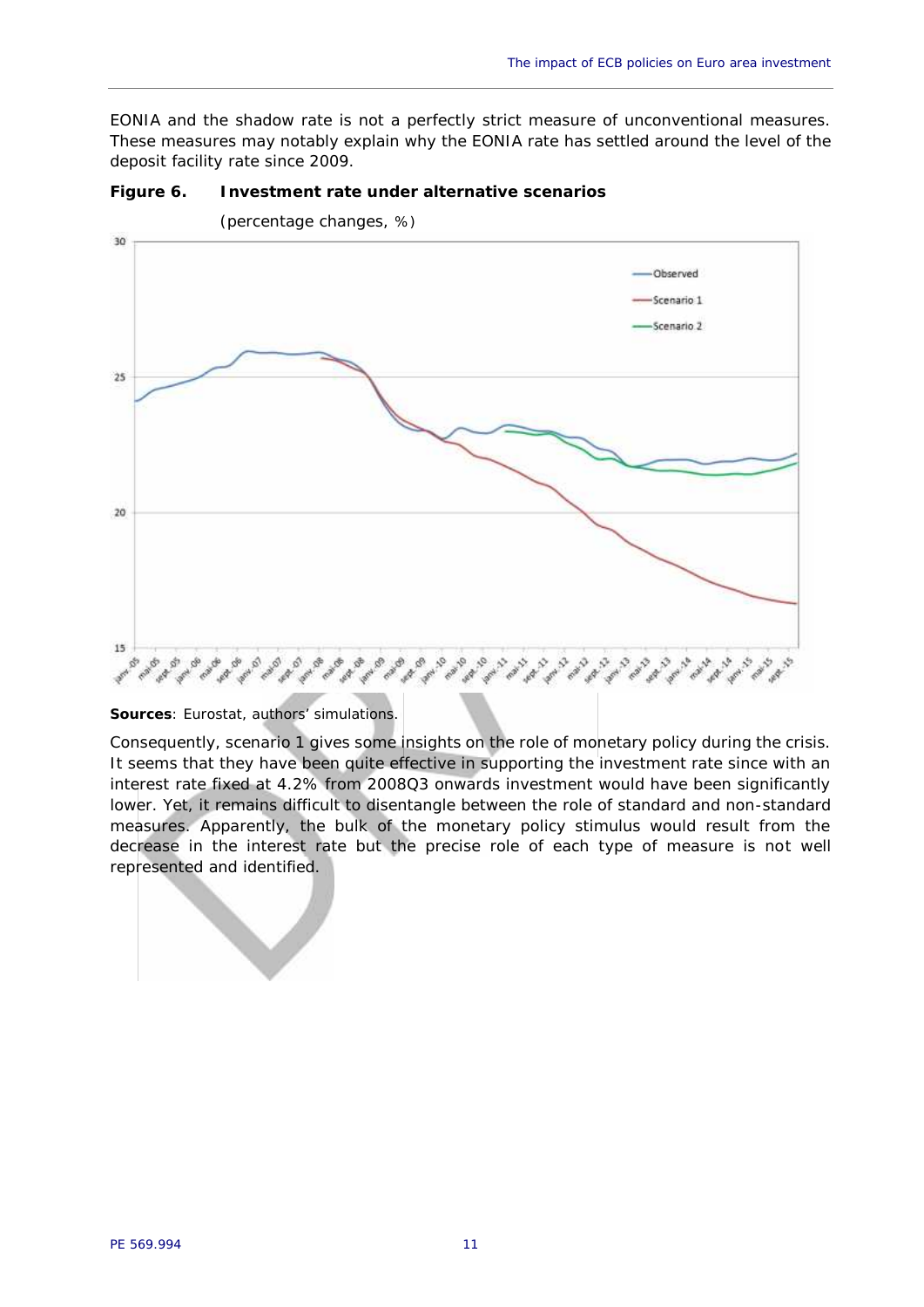## **5. DEMAND AS THE MAIN DETERMINANT OF INVESTMENT SINCE THE CRISIS?**

The simulations suggest that monetary policy has been quite effective at supporting investment since 2008. Investment rate would have been lower if the monetary policy stance had not been very expansionary. Though effective, the role of monetary policy may also have been mitigated by other negative shocks. ECB's decisions only impact on some variables in the financial and banking markets but the ECB's has not a perfect control on the global financing conditions of firms. Furthermore, investment is not only influenced by interest rate but also and certainly more importantly by demand factors. Recent evidence also point to the role of uncertainty<sup>5</sup> stressing that higher uncertainty may deter firms from investing. Investment decisions impact the firms' economic and financial health over the long term so that firms are reluctant to invest if uncertainty increases.

Commercial banks played a central role in the financial crisis and largely contributed to the transmission of the financial shock to the real economy. They largely contributed to the credit boom and have been exposed to the subprime crisis. Literature has recently stressed that banks may have a procyclical appetite for risk-taking suggesting that they take on more risks in good times and less in bad times. This risk-taking behaviour may amplify movements in asset prices (Adrian and Shin, 2008). Besides, banks may have to adjust their capital ratio to comply with prudential rules. Consequently, banks would reduce credits in crisis periods. Furthermore, the financial situation of non-financial agents may also deteriorate when a negative shock occurs leading to financial accelerator effects (Bernanke et al., 1999) and credit rationing (Stiglitz and Weiss, 1981).

In that case, firms and households would like to invest but cannot get any financing from the monetary and financial institutions. These effects may be captured with survey data collected by central banks. Indeed, the Bank Lending Surveys (BLS) provided by the ECB show that since the crisis, credit conditions have been tightened. Access to credit depends now more on the level of risk than before the crisis. By extension, new firms, smaller firms and firms with a bad rating are now more penalized. Figure 7 illustrates this tightening in credit supply (labelled "credit standard" in the survey), especially during the subprime crisis in 2008 and 2009 and during the sovereign debt crisis in 2012.

<sup>5</sup> See Bloom (2009).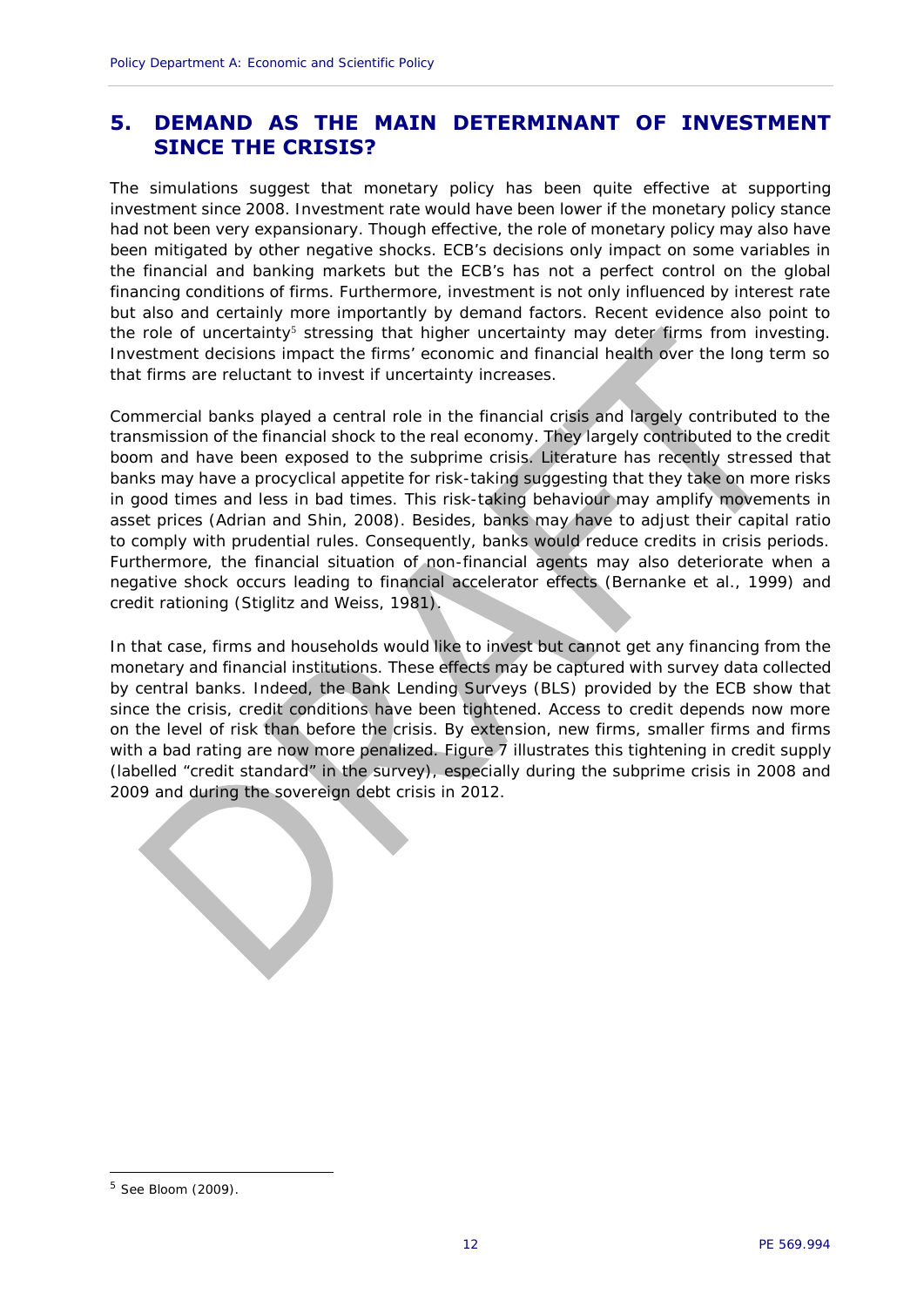

**Figure 7. Demand and supply factors in the credit market in the euro area**

*Source: ECB (Bank Lending Survey).*

Nevertheless, this tightening in credit conditions might not be the only explanation behind the low credit volumes supplied to the private sector. Another explanation is that the financial crisis was a negative demand shock and that firms, especially SMEs, have lowered their credit demand (Kremp and Sevestre, 2013). Moreover, this negative demand shock has been amplified by pro-cyclical fiscal policy. This low credit demand is also illustrated in the previous Figure between 2008 and 2010 and again between 2012 and 2014. Since then, credit demand has improved though it remains volatile.

A simple correlation analysis between the growth rate of the investment rate and the credit conditions suggests that both the supply and demand sides of the credit market matter. The correlation between investment and credit demand is 0.55, while it is -0.58 between investment and credit supply.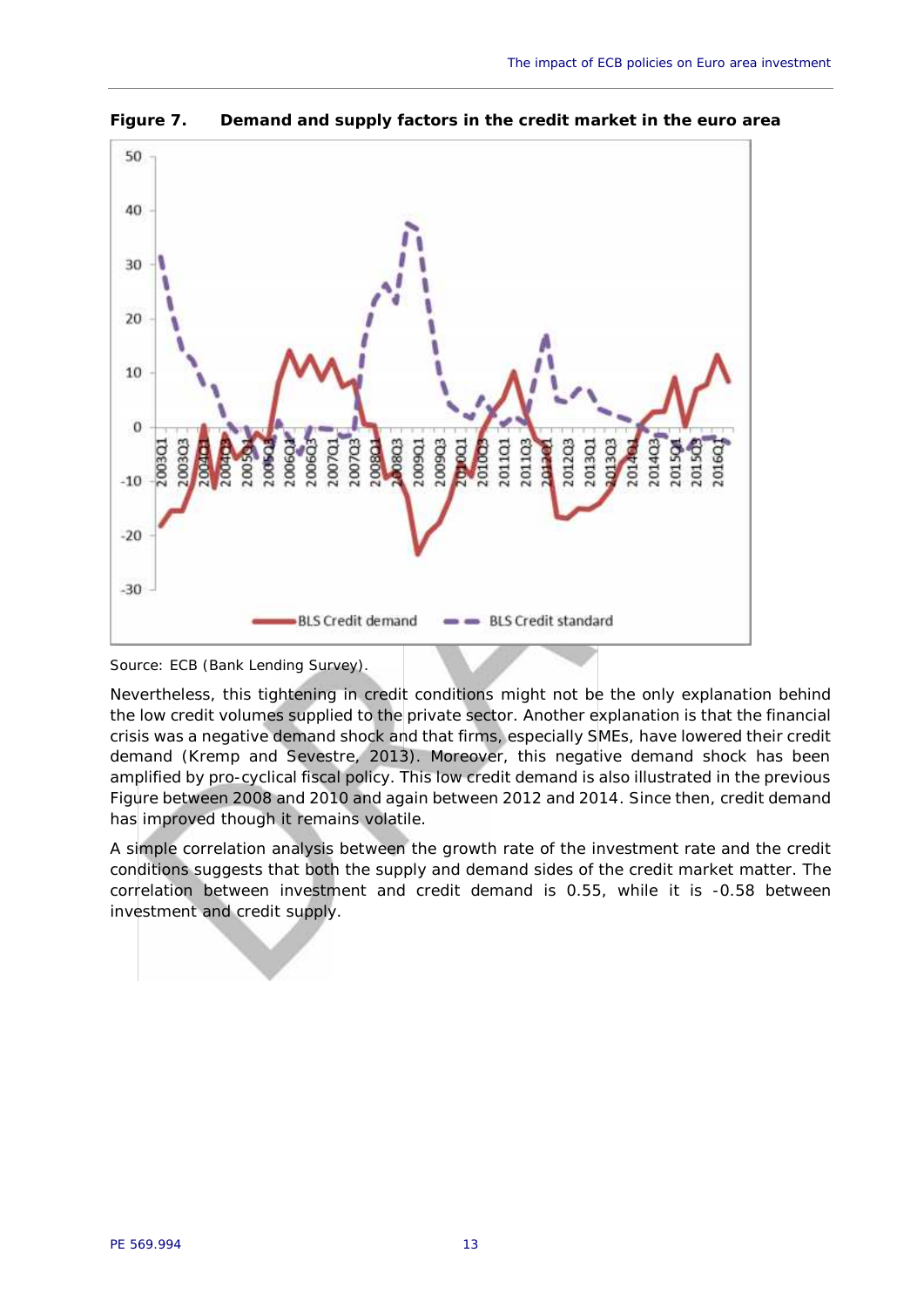## **6. CONCLUSIONS AND POLICY IMPLICATIONS**

The disappointing euro area recovery has cast doubts on the effectiveness of ECB's monetary policy, standard and non-standard. More specifically, the growth of investment by nonfinancial corporations has been limited in the euro area despite accommodative monetary policies.

Our estimates of the determinants of investment show that both demand and supply factors matter. So although the monetary stance has been extremely accommodative, one reason for the weak rebound of investment may stem from the weak aggregate demand in the euro area that has been reflected in weak investment demand of firms and households and that has ultimately offset the positive effect of ECB policies.

As a matter of fact, our results show that monetary policy has strongly impacted the real economy. If the policy rate had remained at its level of 2008, investment would have been 5.5 points lower than its actual level.

This result has at least three policy implications.

First, although some monetary policy measures were not implemented to directly impact the real economy, it seems reasonable to argue that the ECB has triggered, all else equal, a rebound of investment. It means that the use of a wide array of policy instruments has permitted the ECB to target different objectives: an improvement in borrowing conditions, a sharp decrease in sovereign bond yields and support to consumption and investment. As a side implication, non-standard policies like Quantitative easing should be analysed and assessed in this context: they may not prove very useful in directly modifying capital formation because they draw, e.g. on the signalling effect (see Sahuc, 2016), whereas standard measures directly modify interest rates to households and non-financial corporations and then impact consumption and investment.

Second, the erratic movements in credit demand require a stimulus on aggregate demand. A closer cooperation between euro area governments and the ECB to support investment, via e.g. an extended public investment programme, would contribute to the sustained rise of credit demand and to the rise of inflation towards its target. It would therefore contribute to higher expected interest rates and would shorten the risk that low interest rates pose on financial markets.

Third, the recent period shows a fragile improvement in credit supply which requires to be strengthened in order for the ECB policy measures to be fully transmitted to households and non-financial corporations. The ball is in the field of banks, or it will be in the field of capital markets and their possible Union.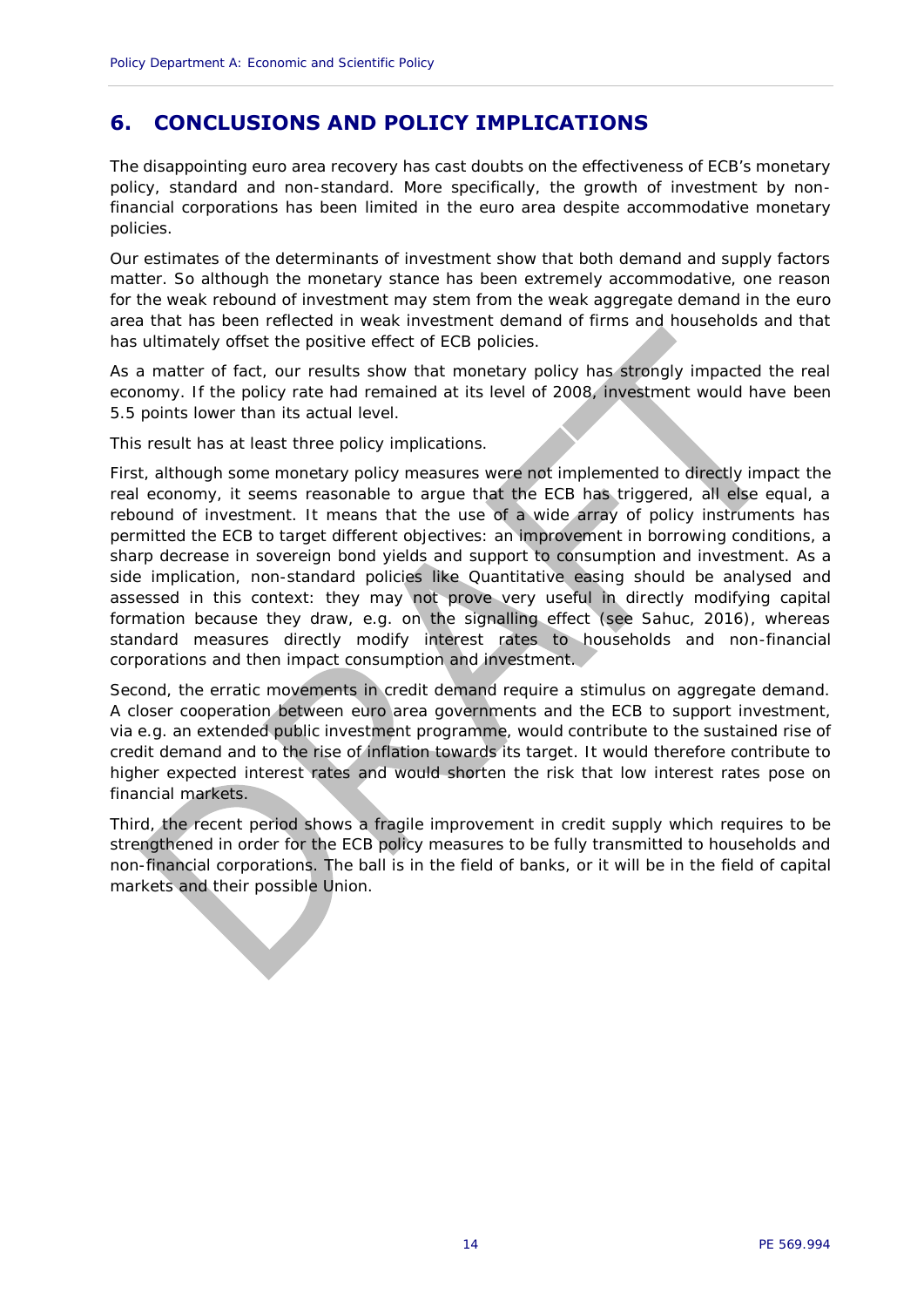### **REFERENCES**

- Adrian, T., & Shin, H. S. 2008. Liquidity and financial contagion. Banque de France Financial Stability Review: Special Issue on Liquidity, 11, 1-7. https://www.banquefrance.fr/fileadmin/user\_upload/banque\_de\_france/publications/Revue\_de\_la\_stabilite\_f inanciere/etud1\_0208.pdf
- Barigozzi, M., Conti, A.M., Luciani, M., 2014. Do Euro area countries respond asymmetrically to the common monetary policy? Oxford Bulletin of Economics and Statistics 76(5), 693-714. http://papers.ssrn.com/sol3/papers.cfm?abstract\_id=2487586
- Barkbu, B., Pelin Berkmen, S., Lukyantsau, P., Saksonovs, S., Schoelermann, H., 2015. Investment in the Euro area: Why has it been weak? IMF Working Paper 15/32, February. https://www.imf.org/external/pubs/ft/wp/2015/wp1532.pdf
- Bernanke, B. S., Gertler, M., & Gilchrist, S., 1999. The financial accelerator in a quantitative business cycle framework. Handbook of macroeconomics, 1, 1341-1393.
- Bloom, N., 2009. The impact of uncertainty shocks. Econometrica, 77(3), 623-685. http://pages.stern.nyu.edu/~dbackus/GE\_asset\_pricing/Bloom%20uncer%20shocks%2 0Ec%2009.pdf
- Blot, C., Creel, J., Hubert, P., Labondance, F., 2015. The QE experience: worth a try? Briefing Paper prepared for the Monetary Dialogue, European Parliament, March. http://www.ofce.sciences-po.fr/pdf/briefings/2015/briefing10.pdf
- Ducoudré, B., Plane, M., Villemot, S., 2015. Equations d'investissement, une comparaison internationale dans la crise. Revue de l'OFCE 138, 205-221.
- Friedman, B., 2015. Has the financial crisis permanently changed the practice of monetary policy? Has it changed the theory of monetary policy? The Manchester School Supplement, 5-19. http://www.nber.org/papers/w20128
- Korobilis, D., 2013. Assessing the transmission of monetary policy using time-varying parameter dynamic factor models. Oxford Bulletin of Economics and Statistics 75(2), 157- 179. http://onlinelibrary.wiley.com/doi/10.1111/j.1468-0084.2011.00687.x/abstract
- Kremp E. and P. Sevestre, 2013. Did the crisis induce credit rationing for French SMEs?. Journal of Banking and Finance, Vol. 37, pp. 3757-3772. https://www.banquefrance.fr/fileadmin/user\_upload/banque\_de\_france/Economie\_et\_Statistiques/Kremp.pd f
- Peersman G., 2011. Macroeconomic Effects of unconventional monetary policy in the euro area. ECB Working Paper n°1397. https://www.ecb.europa.eu/pub/pdf/scpwps/ecbwp1397.pdf?99ef78cb1aa613f60d8716 d0db59b585
- Sahuc, J.-G., 2016. The ECB's asset purchase programme: A model-based evaluation. Economics Letters, forthcoming
- Pesaran H. and R.P. Smith, 2016. Counterfactual Analysis in Macroeconometrics: An Empirical Investigation into the Effects of Quantitative Easing. Research in Economics, forthcoming.
- Stiglitz, J. E., & Weiss, A., 1981. Credit rationing in markets with imperfect information. The American Economic Review, 71(3), 393-410. http://socsci2.ucsd.edu/~aronatas/project/academic/Stiglitz%20credit.pdf
- Wu J. C. and F. D. Xia, 2016. Measuring the macroeconomic impact of monetary policy at the Zero lower bound. Journal of Money Credit and Banking, 48(2-3), 253-291. https://www.imf.org/external/np/res/seminars/2015/arc/pdf/Xia.pdf